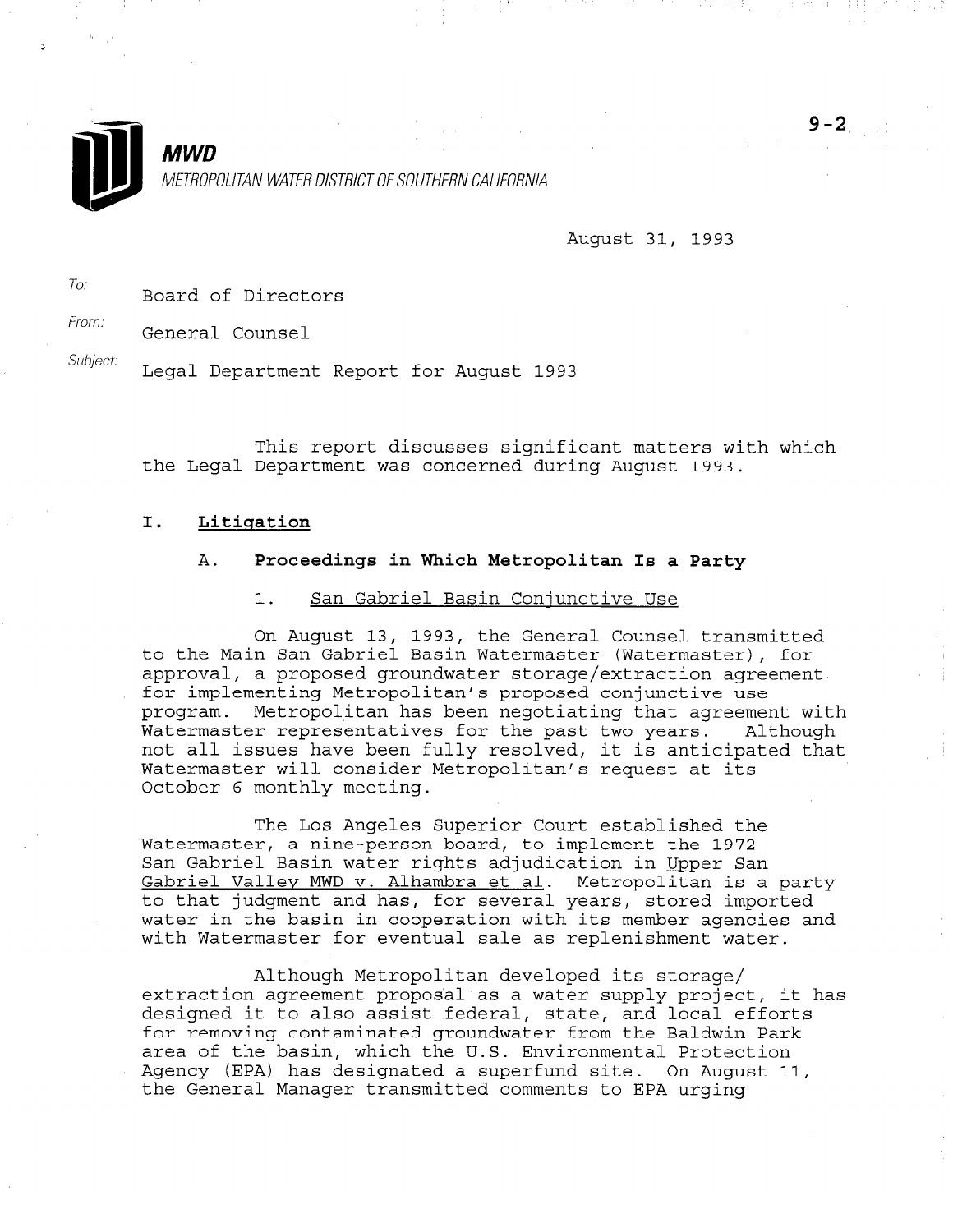Board of Directors -2- August 31, 1993

inclusion of Metropolitan's conjunctive use program in EPA's remedial plan for that area.

### 2. SWRCB Mono Basin Water Riqhts Hearinqs

On August 27, 1993, Metropolitan submitted comments to the State Water Resources Control Board (SWRCB) on the Draft Environmental Impact Report (DEIR) on reducing the City of Los Angeles' Mono Basin water rights. Those comments note that most of the resulting water supply reductions would probably be offset by purchases of Metropolitan water by Los Angeles, thus, adversely impacting Metropolitan's water supply situation.

At least 15 entities, including several state, federal and regional agencies and environmental entities, have filed notices of intent to participate at the SWRCB water rights hearings this fall, as has Metropolitan. SWRCB requires participants to file written testimony and exhibits by September 22. The Legal Department reported on those proceedings at your Board's August meeting.

# B. Proceedings of Interest to Metropolitan

#### 1. Endanqered Species Act Issues

### Winter Run Salmon

The Westlands Water District has served a new 60-day notice of intent to sue on the National Marine Fisheries Service (NMFS) regarding the endangered winter run salmon. The notice alleges that NMFS has violated the Endangered Species Act (ESA) by failing to adopt regulations to control the impact on salmon of non-native predator fish, legal and illegal fishing, municipal and industrial pollution, and diversions by Delta farmers. The notice alleges that NMFS' focus on water project operations is too narrow. At the end of the 60-day period following service of this notice, Westlands may file new litigation based on the notice, or add these claims to its existing action against NMFS (Westlands Water Dist. v. United States, reported in the Legal Department Report for the month of July). A number of parties, including the Kern County Water Agency (Agency) and the Friant Water Users Association have moved to intervene in the existing litigation.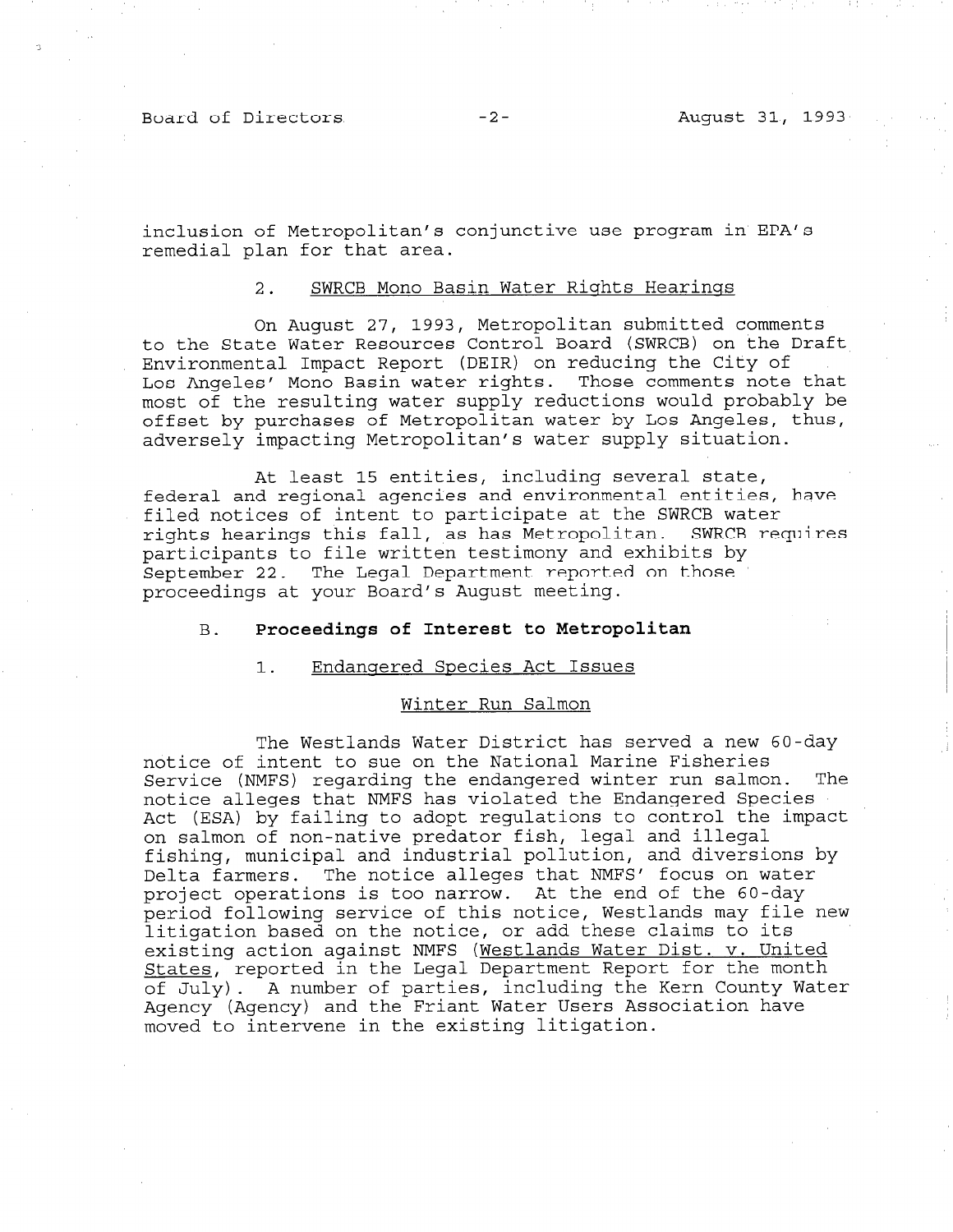### Board of Directors -3- August 31, 1993

The Agency also has served a 60-day notice on NMFS with respect to the winter run salmon. That notice alleges that NMFS has not used the best data available, has failed to adequately consider the economic impacts of its reasonable and prudent alternatives for salmon, and has imposed arbitrary and capricious restrictions on water project operations. While the 60-day period has elapsed, the Agency has not filed litigation based on the notice. As reported above, however, it has moved to intervene in the existing Westlands litigation.

## Delta Smelt

Westlands also has served a 60-day notice on the United States Fish and Wildlife Service (USFWS) asserting that water project restrictions contained in its biological opinion violate the ESA. The biological opinion determines that project operations will not jeopardize the smelt or adversely impact its habitat and provides an incidental take statement. However, even though it finds no jeopardy, it imposes additional project restrictions. Westlands argues that while USFWS may have the authority to propose "reasonable and prudent measures" even where it finds no jeopardy, those "measures" must be limited to minor changes that do not alter the basic project. Westlands alleges further that the proposed measures are more than minor changes, which do alter the basic project.

## 2. Ward Valley Litigation (California Radioactive Materials, etc. v. Health & Welfare Agency)

On August 25, 1993, the California Supreme Court finalized the Court of Appeal's May 7 Ward Valley opinion that invalidated an agreement between the Department of Health and Safety (DHS) and the Senate Rules Committee to hold adjudicatory hearings in preexisting licensing proceedings for a low-level radioactive disposal facility in Ward Valley, near Needles in the Riverside desert. The opinion holds that the agreement constituted unlawful coercion under the separation under the separation of powers provisions of the California Constitution. The Court of powers provisions of the California Constitution. The Court of<br>Appeal has, accordingly, directed DHS to proceed with the licensing process without the proposed adjudicatory hearing.

Metropolitan had, along with other public agencies, supported that type of hearing. On August 11, the Secretary of supported that type of hearing. On August 11, the Secretary rue interior (becretary), in a ferrer to dovernor wilson, requested additional hearings on technical aspects of the<br>project this fall, independently of the California litigation.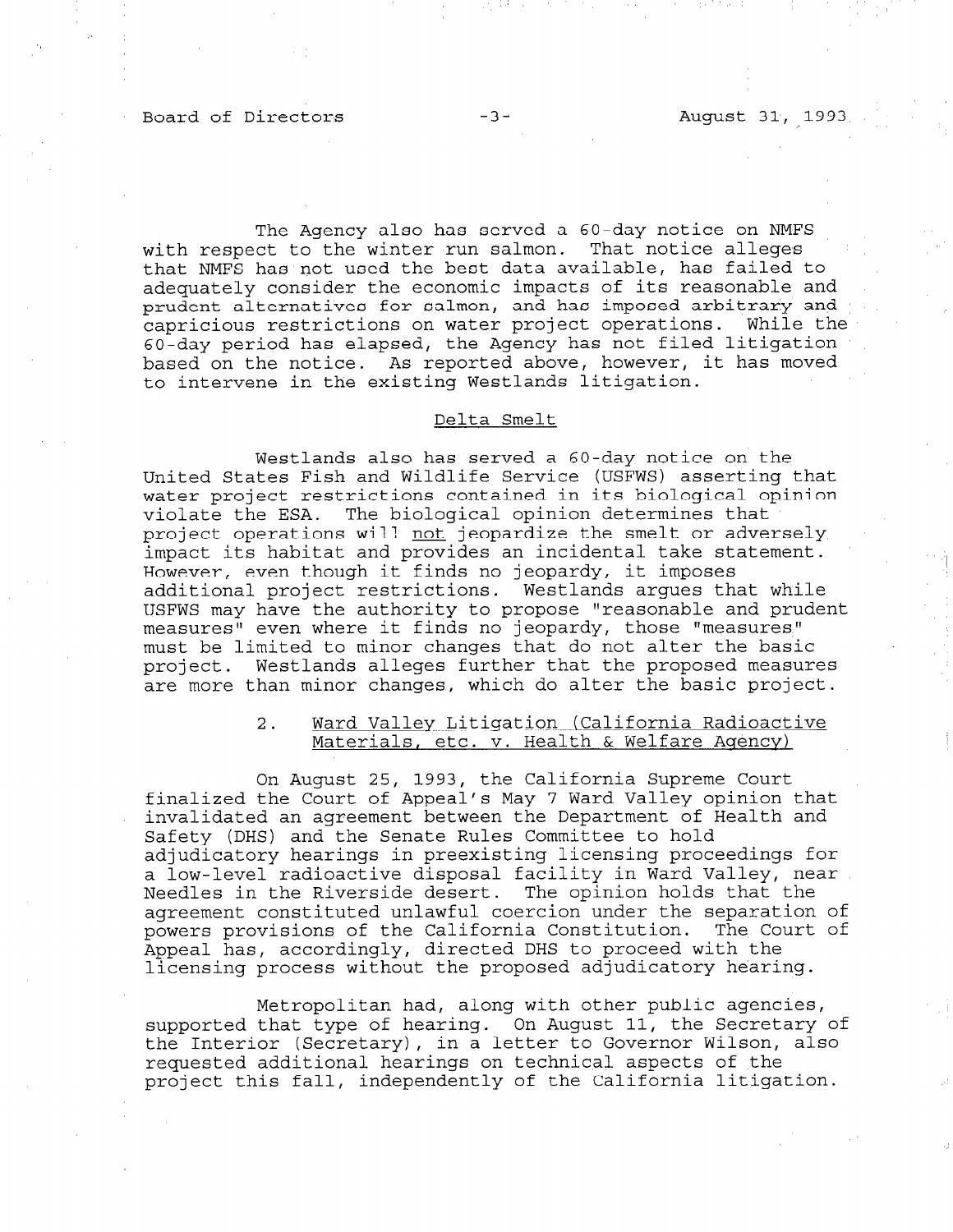Board of Directors -4- August 31, 1993

The Secretary based his request on his ongoing evaluation under federal law of whether to transfer the Ward Valley site to the state and requested recommendations and findings by the end of the year.

On August 13, Metropolitan submitted a request to DHS requesting comment on a draft consultant's report on the Ward Valley facility, noting that Metropolitan has taken no position either supporting or opposing the facility. The General Manager described that report more fully in his August 3 letter to your Board. At the end of August, Metropolitan received a request under the Public Records Act, for Metropolitan's correspondence regarding the Ward Valley facility, from the Committee to Bridge the Gap. Metropolitan has responded that it intends to comply with that request.

# II. Resource/Environmental Issues

### 1. State Water Contract

A member of the legal staff continued to participate in negotiations relating to amendments to the State Water Contract addressing the water shortage provisions of the contract. The issue has been raised by certain of the agricultural contractors that water should be allocated in a manner significantly more favorable to agricultural uses. Negotiations centered around these provisions as well as revisions to the contract which would guarantee contractors access to project facilities to transport nonproject water as well as ability to store water on an interim basis outside of contractors' service areas. The legal staff, and special counsel, O'Melveny and Myers, continued preparations for the eventuality of future litigation on the water shortage provisions.

# 2. Colorado Wildlife Federation v. Turner

The court has set a hearing date of September 21, 1993, to hear plaintiffs' motion that the court order United States Fish and Wildlife Service to immediately issue an United States Fish and Wildlife Service to immediately issue an<br>"interim final order" designating critical habitat for four listed fish species found in the Colorado River, even though the required the required economic and the reduced and the conomic analysis has not been completed. the required economic impact analysis has not been completed. Meetings with the Department of Justice and Interior personnel<br>were held in Washington, D.C., on September 13 and 14, to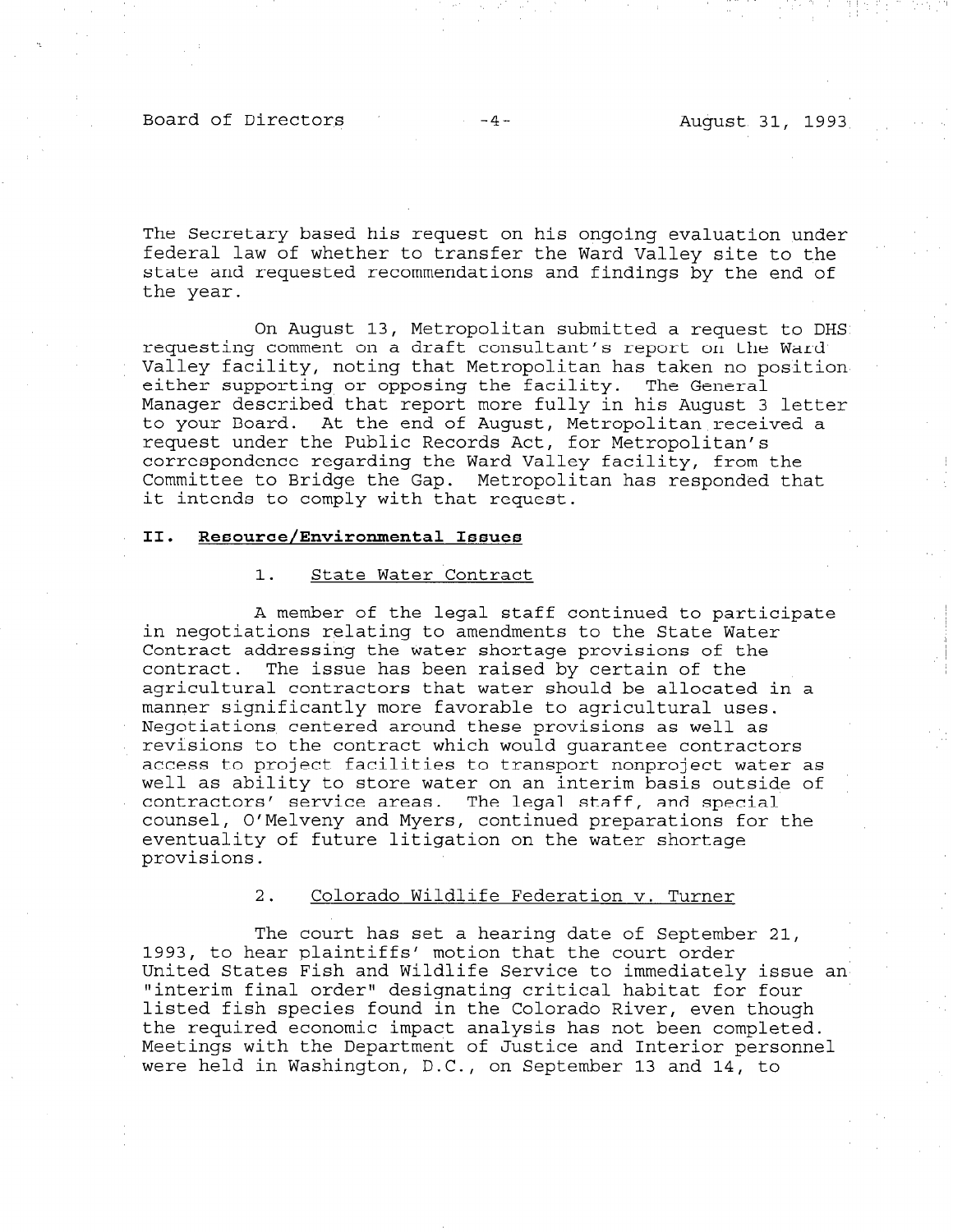### Board of Directors -5- -5- August 31, 1993

encourage the federal government to continue to urge that economic considerations be taken into account and to appeal any adverse decisions. The federal government will be filing a supplemental brief regarding problems it is having meeting the deadlines for completion of the designations.

Metropolitan, as part of California's Colorado River Six Agency Committee, has filed an amicus curiae brief opposing the motion on the grounds that neither the ESA, its legislative history nor executive orders authorize final designation of critical habitat absent completion of the required economic impact analysis. A supplemental amicus curiae brief by the Six Agency Committee supporting the federal government's latest filing will be filed. Committee representatives will be present in Denver for the September 21 hearing.

# 3. Audubon v. Environmental Protection Aqencv

The federal government is expected to announce a settlement agreement with the Sierra Club Legal Defense Fund to publish water proposed Bay/Delta water quality standards on December 15th. The action is being taken without consultation with the Urban and Agricultural State Water Contractors who were granted intervenor status in the case despite the court directing them to, be involved in the settlement discussions. The State Water Contractors will file an opposition to settlement. In any event, the action of the federal government indicates that it is prepared to proceed with promulgation of standards at the earliest possible date.

### 4. Water Transfers

Members of the Legal Department continue to work with the State Water Project and Conservation Division to develop and negotiate principles for an agreement to transfer exchange contract water, and to participate in the implementation of the water transfer and other relevant provisions of the Central Valley Project Improvement Act.

### III. Contracts

#### AMP Neqotiations

Metropolitan's negotiating team, including members of the Legal Department of the Municipal Department of Municipal Municipal Municipal Municipal Municipal Municipal Life hegat Department, continued Compete with the Muni